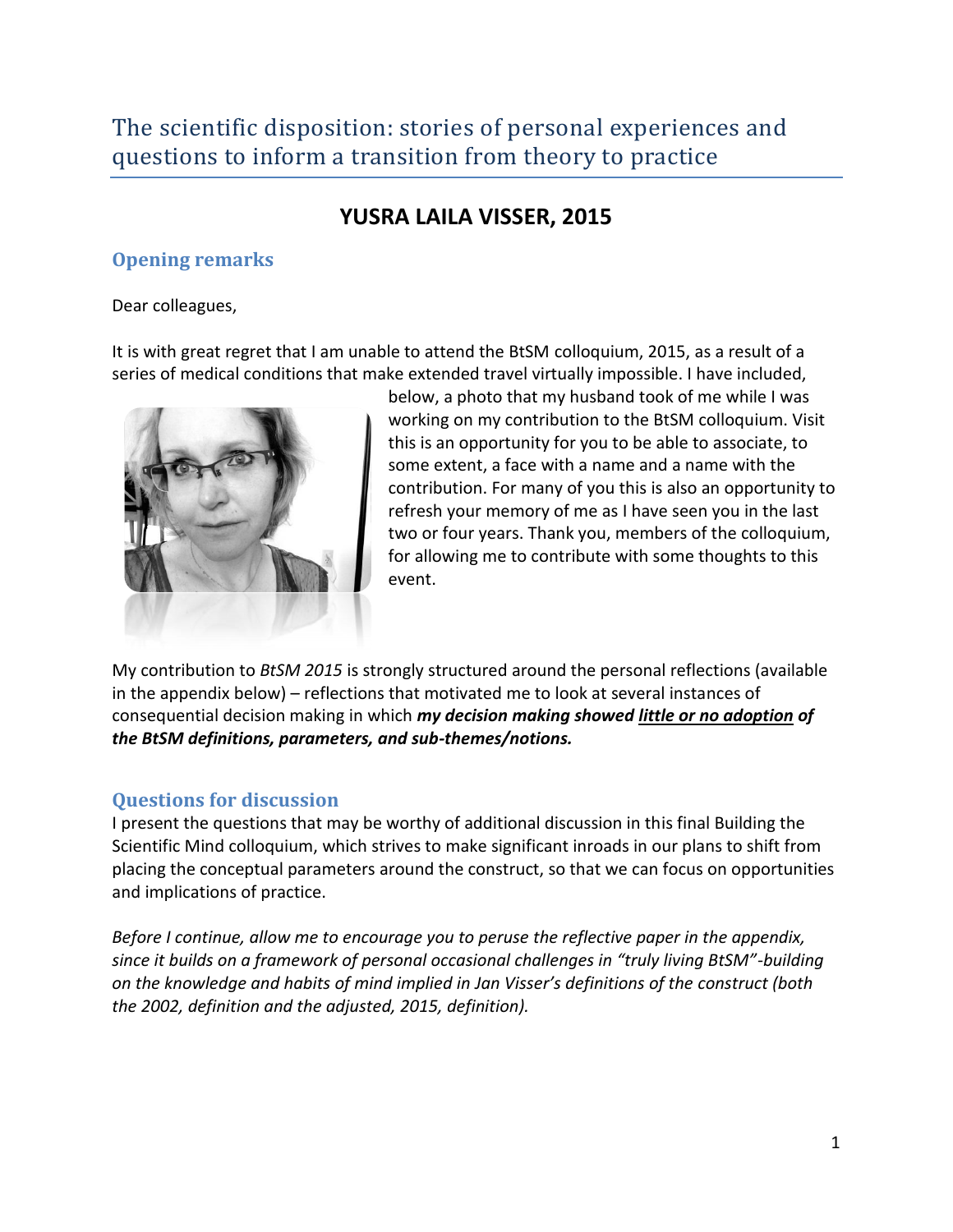#### Questions

- 1. What is required of each of us, and as a collective group, to truly embody and adopt the key premises of BtSM? In my reflective statement I have included three examples of where there was little or no evidence that I applied a full scientific disposition to major decision-making.
	- a. Am I the only person in our group who, during decision-making where the scientific disposition was an appropriate framework, failed to integrate that framework and key decision points in my life? If so, should I continue to advocate for BtSM?
	- b. Could my ability to identify these failures strengthen our efforts in transitioning from the conceptual discussions on the scientific disposition and move into sustained efforts of application?
- 2. What happens if we find (or perhaps acknowledge) that our interpretations of BtSM differ in key areas?
	- a. Echoing the words of Jan Visser in "Question s that trouble me", I would argue that there is tremendous importance in the BtSM community to have a collective, embodied, and sustained (but evolving) definition for BtSM.
	- b. When I was pursuing my graduate studies one of my professors said to us that we have to be able to explain to our grandparents what we do as instructional designers (my area of study). Effectively we had to be able to describe nonexperts and novices the vision, goals, and activities associated with instructional systems.
	- c. What conditions can be set up so that definitions/interpretations of BtSM are collectively derived, and adjusted as a natural part of the and evolution of BtSM and the rapidly changing conditions of the communities in which we interact?
- 3. How do we develop an "operational definition" for BtSM and the scientific disposition?
	- a. The term "operational definition" may immediately cause you to think of experimental research, etc. That is not my intention as such. As we move into is the application of theory and conceptual debate we require, in my view, a single operational definition, accepted by all members of the core BtSM community.
	- b. Once able to operationally define the construct we can begin to conceptualize unique and appropriate methods for examining evidence of the presence of a scientific disposition. Working with an operational definition is one of the important steps in looking at the extent to which BtSM can be genuinely transferred and "exported" beyond the dedicated, yet numerically limited, group of individuals who have shown such consistent support throughout the, and in activities parallel to the colloquium.
- 4. How do we determine whether the scientific disposition/BtSM (as defined by us) is transferred in both near transfer and far transfer contexts? This arises when making complex decisions, when presented with opportunities to "spread the word" and apply BtSM in the "real world".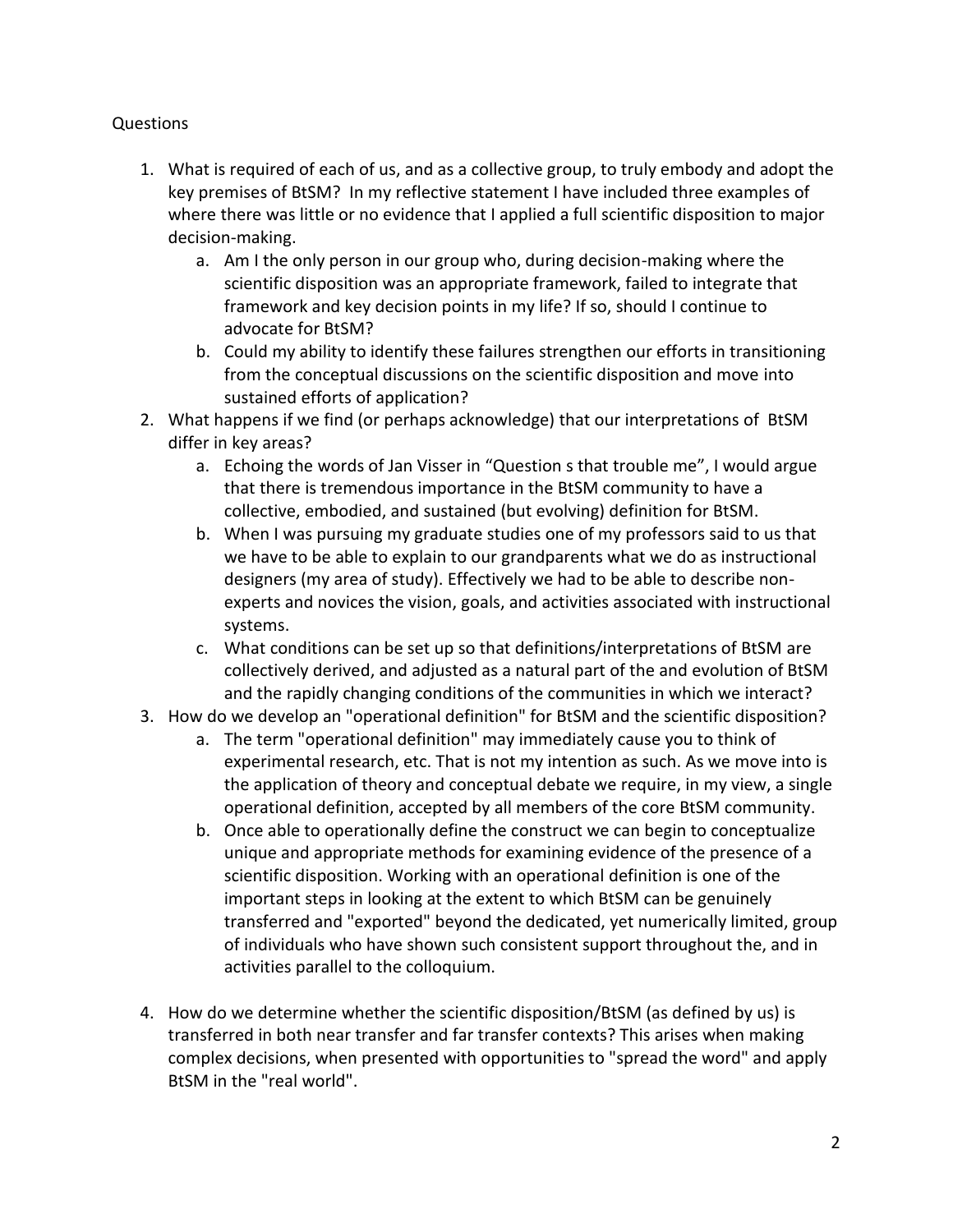- a. It was noted by Robert Gagne that the transfer of learning was one of the few areas where he "drew the line" in terms of his research and theory building around learning. Since that time we have made significant progress in the study of however in an area that remains complex and full of questions. Therefore, I raised the question of being able to transfer the understanding of the scientific disposition as we transition from rhetoric to action.
- b. How do we know if the scientific disposition is present? ? Is this something that individuals can also self/co evaluate in their work? What strategies and activities must be undertaken in order to develop the skill set associated with a scientific disposition,
- 5. What unique research and evaluation methodologies must be investigated and developed to be able to take the myriad of conceptual and academic explorations of the concept into applied settings?
	- a. Research and evaluation methodologies in enhancing our understanding of theory and practice relating to the scientific mind will be of great importance.
	- b. Traditional research methods in the social sciences may not suffice. How do we go about being able to determine whether our efforts are working, who benefits the most from applied initiatives around the scientific disposition, what we must change in our efforts in order to improve our efforts at application, etc.?
- 6. How can each of us strive to live and model the "the scientific disposition"?
	- a. As has been noted throughout the literature, the scientific disposition is only one of many potential dispositions. However, it can be an integral "way of being" as we tackle complex areas such as "peace in the minds of women and men", "the scientific disposition in service of beauty and harmony", and "learning for sustainable futures".

# **Appendix 1**

### **Reflective statements about my personal attempts (sometimes unsuccessful) in using BtSM and its foundational principles as a framework for major decision making.**

The reflective statement below outlines three decision-making moments in my life when, in retrospect, all or part of my decision-making showed little evidence of "walking the talk" of BtSM.

**Selecting a program of study for my undergraduate degree:** coming out as a highly competitive and high quality secondary education (at a boarding school in southern Africa) I had to go about the process of selecting the University and the major. This was before the existence of Internet, so my research was based on a large selection of books and publications that describe the strengths and weaknesses of each university. So as to increase my chances and opportunities I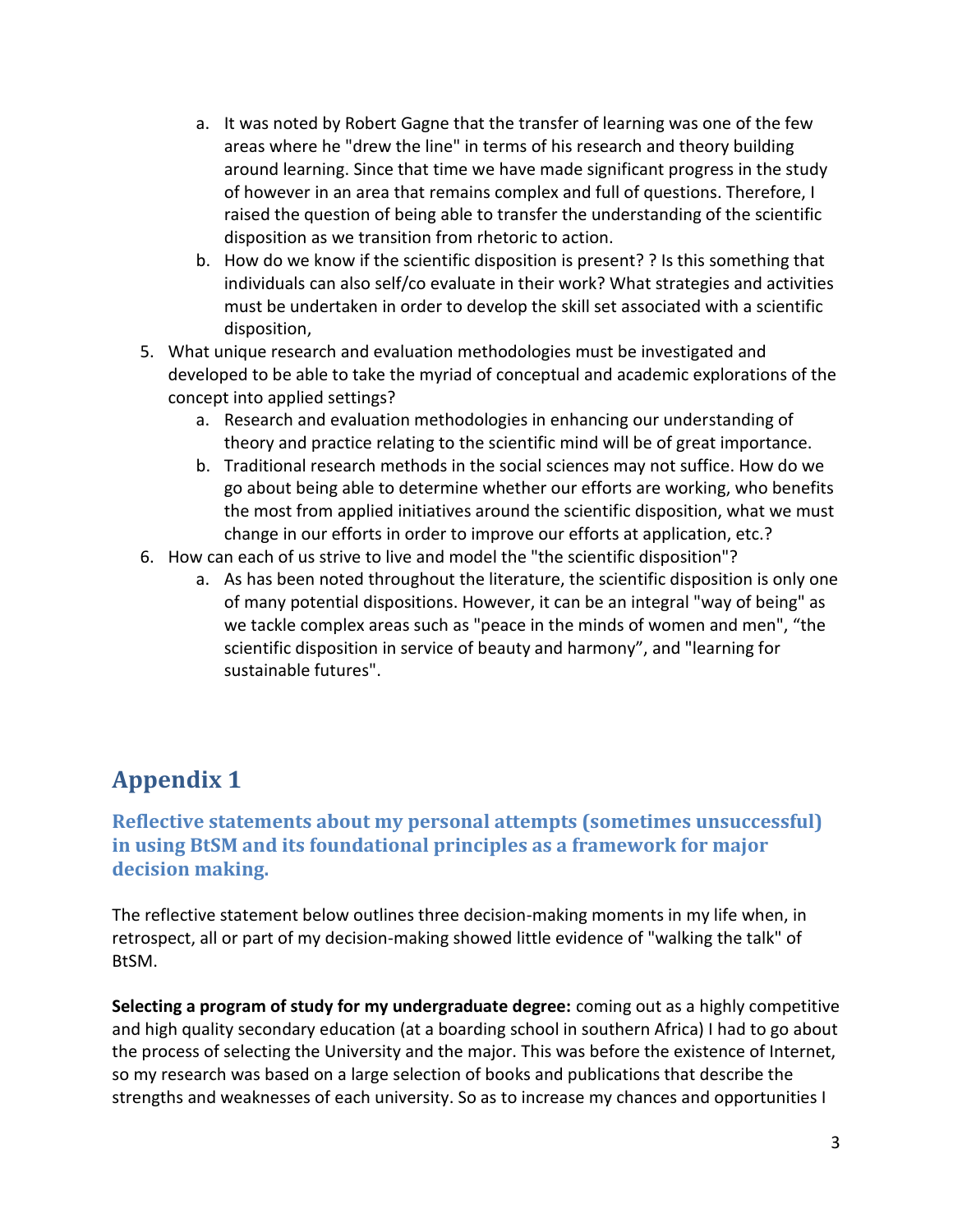applied to no less than nine different universities in the United States and Canada. The process for doing so was extremely tedious, and to this day I have to thank my mother for her incessant emphasis on making this the single, key focus of a young 17/18-year-old version of myself. Our approach for selection of education institutions was highly systematic, strongly informed by our study and selection of statistical data for each of the universities (for example, we focused on "first year completion rates", and "percentage international students"). As a result of these dedicated efforts I was offered opportunities to attend many universities. Our final selection process was informed by a combination of being realistic, and – although we did continue to consult the data – we made the decision for my institution of study by also integrating my own preferences and impressions (however weak those may have been when applying to a university three contents over).

*Here is the catch:* I spent virtually no time ruminating over the major that I would pursue at the undergraduate level. Based on my areas of strength I identified several natures that would capitalize on my strengths and my experience. Things that started floating to the top include international relations/studies, communication, etc. This is the part of the story where things start to deviate from the scientific disposition as it is typically perceived within the BtSM community and literature. I recall very specifically determining opinion that I sould pursue a degree in an area where I already had a lot of experience, instead of taking the admission to the University as an opportunity to select programs of study which may to some extent mirror my strengths, but also place in front of me is demanding need to expand into other areas and to develop new kinds of skills. In the end I decided to study international relations. Having grown up in several areas of Africa, surrounded by parents and parents peers who were actively engaged in international development activities, my program of study effectively required me to think back to things I had heard and seen while traveling across several continents during my childhood and adolescence. The literature presented for the courses was a means by which I could build frameworks around what I already knew, and develop an appreciation for the theoretical and conceptual models used in international relations. One of my best friends was from rural Pennsylvania, he had grown up in a dysfunctional and limiting family environment, and he, too, was a student in international relations. Everything that he learned in the class was something new, and something allowing him to fill in the pieces of the puzzle. My approach was much different. There was very little that surprised me; it irritated me when teachers would negatively grade aspect of my assignments that were "over- analytical" – assignments for which I basically was applying my appreciation of the highly complex issues in non-Western countries. I rarely felt significantly challenged, and because of that was given approval to take graduatelevel courses in my third and fourth years of study. However, even in those courses nothing was irritatingly unfamiliar, frustratingly difficult to learn, or something that caused me to seriously think about how I would change the world around me.

Given the curricular quality of the University I attended, there is no doubt that I learned a substantial amount during my studies at the undergraduate level. With very few exceptions the courses were all taught by highly experienced professors, and to the assignments and products were challenging even when you know the context that is being conceptually described. Nonetheless, I have often wondered why, at a critical moment in my education, I decided to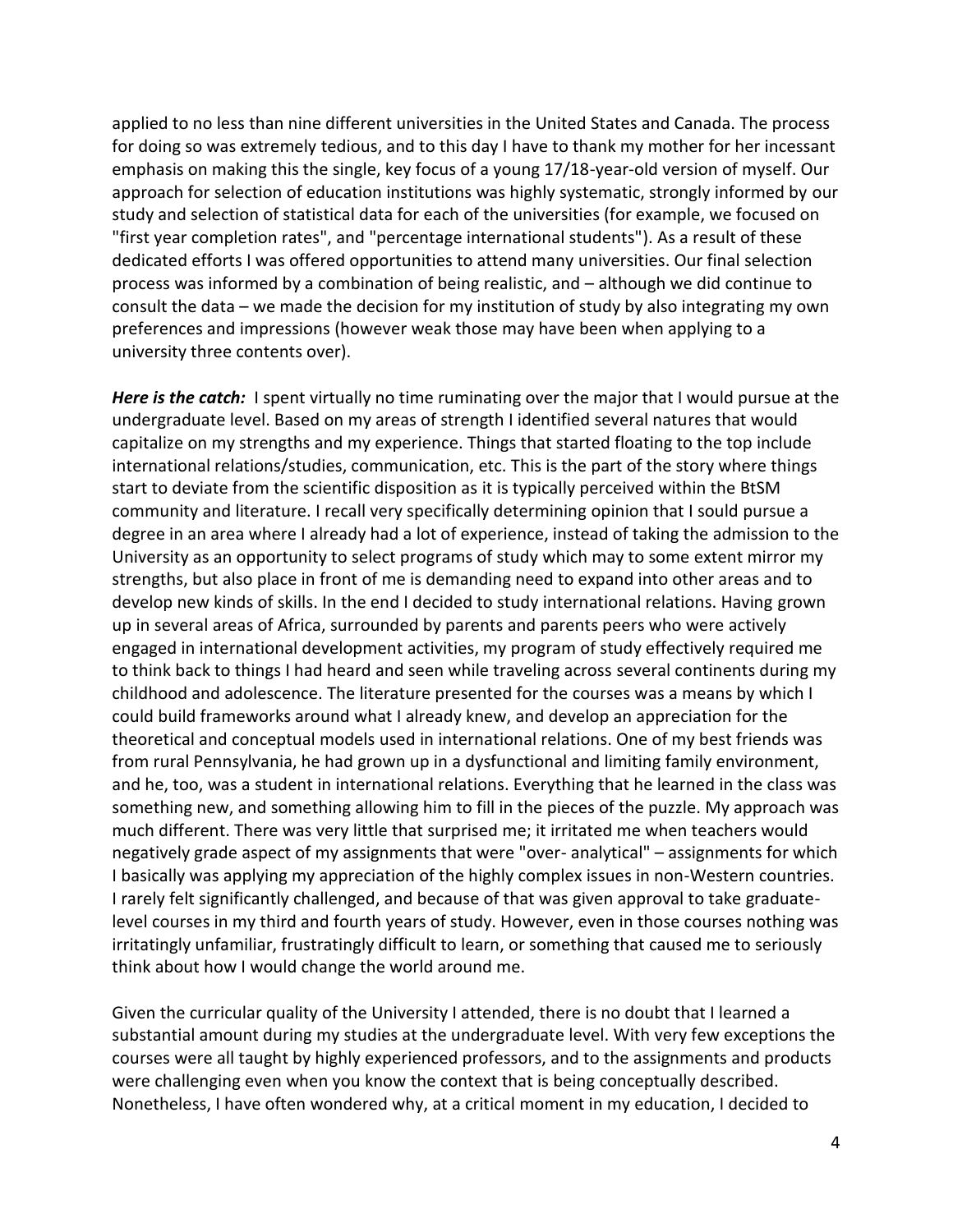take the path of least resistance. This is particularly perplexing to me since my secondary education was of such high quality, seeping into each area of my life (academics, volunteer work, environmental work, additional team sports, etc.). I also came from a family where education lies deeply valued, where there was always an encouragement to remember that "there is nothing that you should assume you cannot learn," and where we were reminded that in occupying yet another space in the world, we should make sure that we did everything we could to make a difference.

#### **Pursuing a doctorate**

Having completed my undergraduate degree in international relations, I realized that there is no job title or function directly associated with this degree. I was privileged to earn an internship and full-time job in an organization that focuses on international development education. Many of my peers however were not that lucky. They had come to the same conclusion as I had (the lack of alignment of the degree of study with job functions). The best American students moved into internships on Capitol Hill and with the various lobbying firms and organizations. Peers, however, also came to the conclusion that this is a disciplinary area that really does not open up jobs until you have completed the highest levels of education and have been able to penetrate the complex spiderweb of networks in fields related to international relations, such as international advocacy work, policy work, etc. Many of them made and pursued professions by working as "temp workers" who were dispatched to fill "gaps" at critical times, but did not have the fortune of having occupational security or access to a strong benefits system.

I must reiterate that I have no regrets about the university I selected for my studies. I also had the good fortune of being employed by a wonderful organization that really "walked the walk" when taking on international development education projects. In retrospect, since I was not immediately inclined to pursue graduate studies, I have often thought back to the issue of selecting my degree of study, and seeing that as a moment in which few, if any, of the attributes of a scientific disposition were present in my reasoning. Looking back I have become very lucky is that I selected international relations as a field of study. It taught me rigorous, quality, literature-based writing. It also gave me the vocabulary to communicate with others in a systematic way about the diversity and complexity of local, national, and regional challenges. By being hired into an excellent organization I was able to rapidly develop strong professional skills. However, the point remains that I (A) dedicated very little time to deciding what I would study, (B) entered into a field in which there are few to no positions formally aligned with the degree, (C) selected my degree program on the basis of the academic strengths I had already shown in secondary school.

My story about my lack of use of a scientific mindset, as defined in the BtSM community resumes in my graduate education. By then I had decided that I would pursue a degree in instructional systems, allowing me to build on the work I had done in international development education while opening me to a profession that works across all different sectors, on all kinds of learning, training, knowledge, and performance activities. Most interestingly, as an instructional/learning designer one has the opportunity to constantly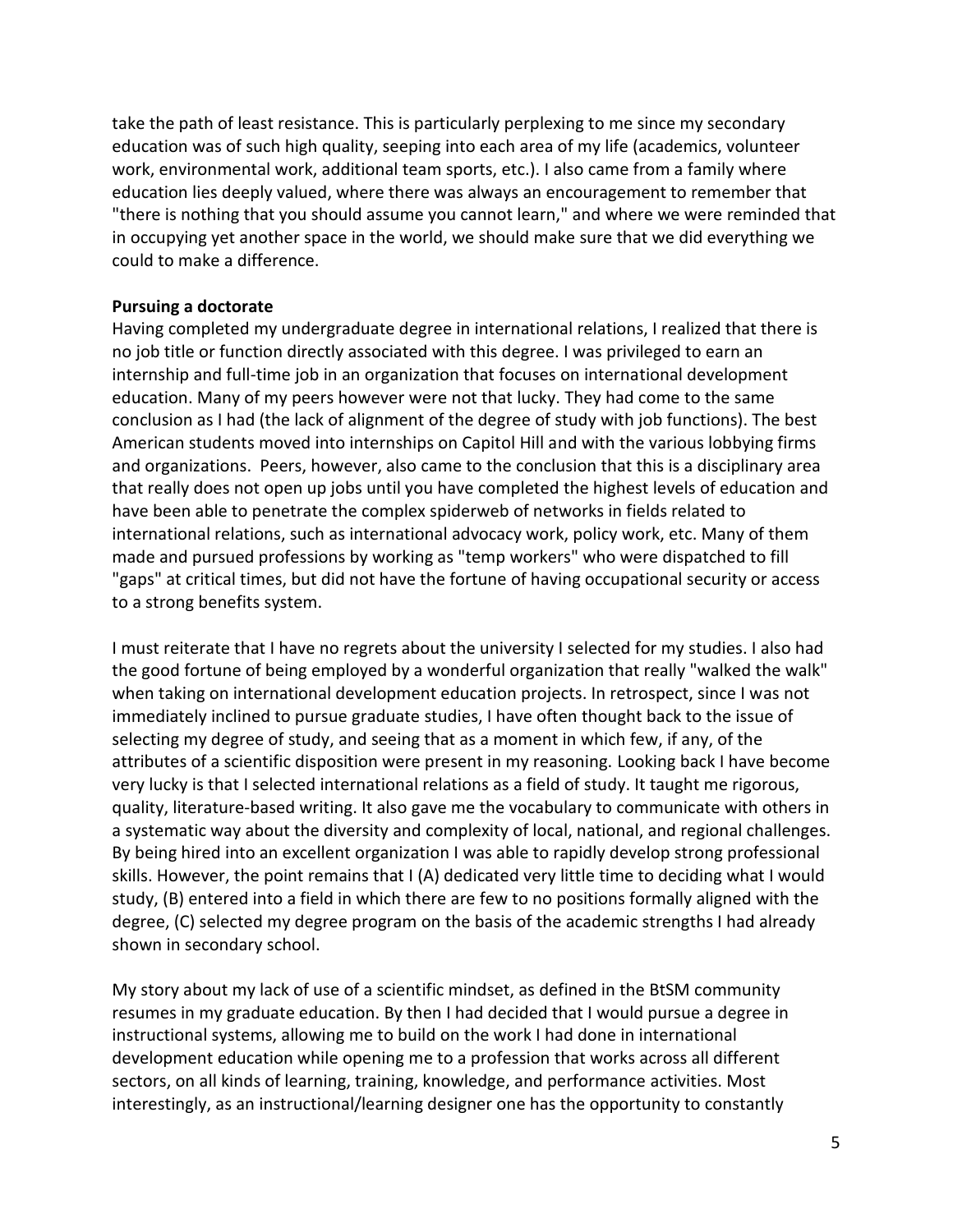interact with new and evolving gaps that impact human and organizational development at every level. As an instructional designer I worked on the development of instructional materials that were very detailed and had a very small, specialist, target audience. In addition, I worked on managing projects for bringing learning online at universities. And, I worked with developing high criticality training for the Navy and the Department of Homeland Security. Finally, I have overseen and supported the implementation of very large-scale organizational change management. In short, I was (and continue to be) very pleased with my decision to pursue this degree from my graduate studies.

There was, however, another significant moment where I was guided by decision matrices that would barely begin to attach to the notions implied in BtSM. My first introduction to this was when I had completed my Masters degree and was very certain that I was passionate enough about this field that I would want to continue taking academic courses so that I could strengthen my understanding of the relatively high level exposure I received in the Master's program. The next logical step, of course, is a doctorate degree. I realized I was in some trouble when I came in to the oral exam component of my comprehensive exams (this is the point at which your Master's degree committee evaluates and discusses your written comprehensive exams and asks you oral questions as a secondary means of assessing comprehensive exam performance and suitability for a doctoral degree. I was comfortable with the material I had prepared for my comprehensive exams, and the oral exam went along fine until one of the committee members asked me "so, why do you want to pursue a doctorate?" There was mostly silence, and the questioner elaborated and said "Do you want to become a professor, do you want to work with research institutions, or do you have something else in mind?. The truth of the matter is that I had never asked that question to myself. I only knew that I wanted to continue to learn about instructional systems so that I could become a constructive contributor to research and practice in that field. I do not know what my answer was to the question from the professor, but the presentation of the question brought somewhat of a fear in me; "do you mean that I have to know why I want to continue learning – what I want to do with the result of such learning when bestowed a doctoral degree?

I was thankfully admitted to the doctoral program, and the lingering question of "why" figured prominently throughout my studies. As I advanced in the courses I had to narrow my area of interest, in anticipation of my dissertation research. I was able to structure a relatively strong dissertation that allowed me to integrate copious pre-study and study assessments, combining both quantitative and qualitative measures. But, throughout the time that I was completing my dissertation I recall feeling very frustrated that I was being pushed into an ever narrowing area of focus. I had to go through that since this approach is part of the academic tradition for doctoral studies. I believe I met all expectations in this regard, although I felt a continuous sense of loss that I could not combine or connect my dissertation related research to my many other areas of interest.

It was only upon completely finishing my dissertation that I realized why the question in the comprehensive exams ("why do you want to pursue a doctorate in structural systems?") had continued to trouble me over all these years. If the doctorate-pursuing individual has done a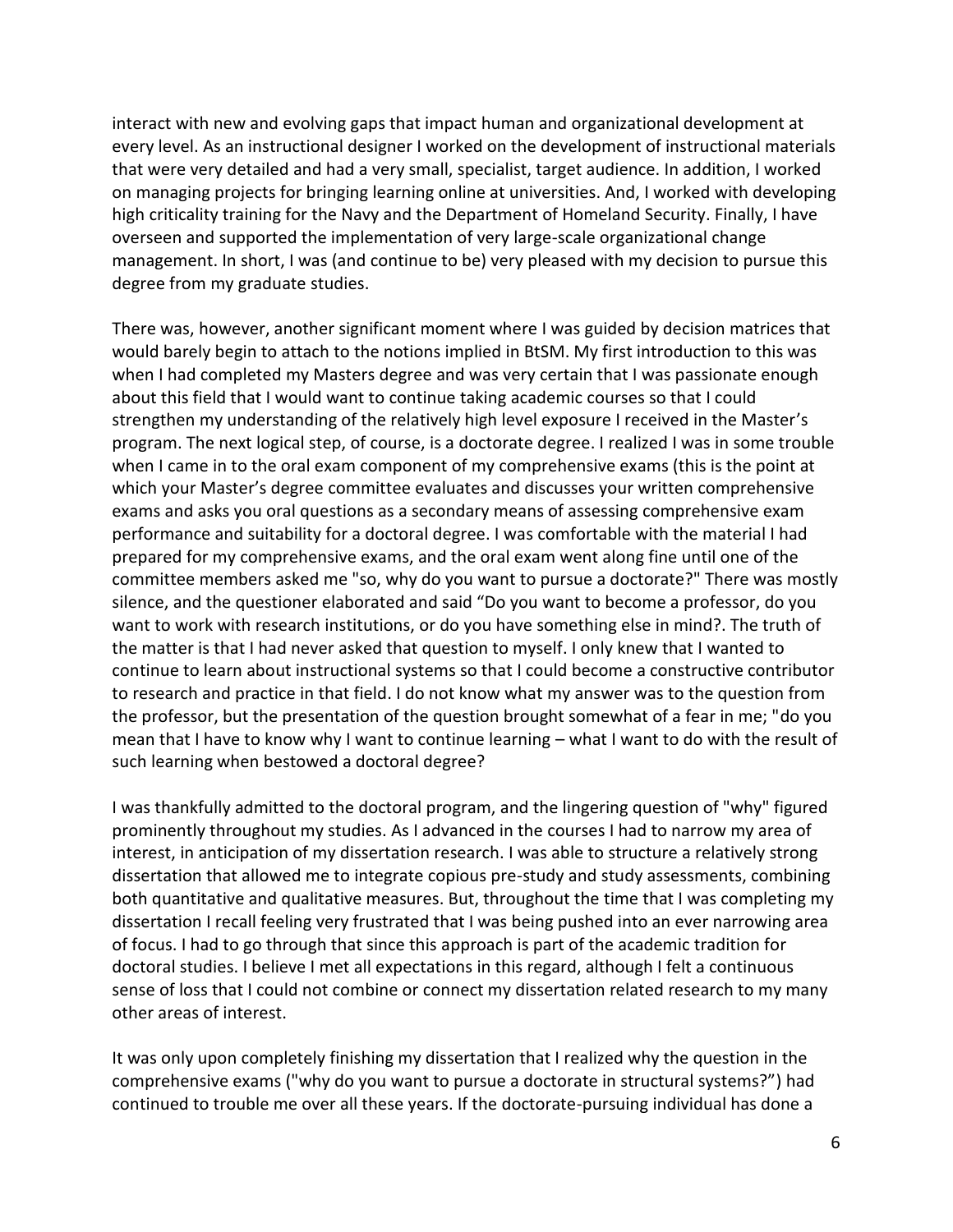reasonable job with the dissertation they receive encouragement from many individuals to pursue an academic career. This would involve getting back into the treadmill of dedicating at least five years of my life to a single construct of research (for the promotion and tenure phase), having my work being constantly evaluated by a group of more advanced peers, and having to walk a very straight line. Promotion and tenure becomes challenging to achieve if you are perceived to be following too many "sub interests" in your field. Many higher education institutions have also moved to tenure system in which the heavily dominant expectations for the doctorate are structured around disciplinary research paradigms 2 x 2 factorial studies, etc.)., While my own review of literature in education and international development has made me increasingly aware that the strength of our disciplinary foundations is potentially being affected by (A) poor selection of research (that do not conform to their statistical assumptions) and (B) that one of our most significantly needed areas of growth in the instructional systems discipline is a better understanding of how we can reliably measure or record instances as complex as those involved in human learning.

Even though I had participated in the "preparing future faculty" workshops that are delivered at many of the larger institutions, my understanding of a faculty position remained vague. The faculty at my institution had all received tenure a long time ago, and even in meeting some younger faculty who were still pursuing tenure it was hard to determine what this system would really look like when entering into a faculty role.

For all the strengths of my graduate program, one of its weaknesses is the direct focus that is applied to pursuing a faculty promotion and tenure line if you are completing a doctorate. This, in spite of the fact that the degree itself opens up may possibilities to participate in complex and exciting instructional systems related initiatives in every sector of the economy. From a financial standpoint it would have made more sense for me to wrap up with a Master's (in my discipline Master's students tend to be very well positioned to pursue exciting and aggressive opportunities in the private sector). In fact, I concentrated very little when making this highly significant professional decision. I applied for a promotion and tenure line, and three months later was positioned at a university. Once the reality of the dysfunction present at so many universities started to sink in (through continued exposure) I applied for and received another promotion and tenure position. I figured that the deficiencies and non-alignments I had witnessed at the first university were "a blip", and that I would feel more comfortable at a university that has all the pieces in place to provide strong support for the promotion and tenure process. In this case, with me personally, that was a mistaken assumption.

Absolutely, please be assured that I am not "knocking" the promotion and tenure process that has been a significant part of the culture of the University for many years now. More directly, I am striving to demonstrate that in my transition to the work world I again appear to have fallen short in assessment of the correct decisions. Guided by the enthusiasm of my professors, and the personal values and I place on research to guide practice and policy, I incorrectly concluded that the traditional transfers from doctoral status to assistant professor status is what I should have pursued immediately upon my graduation.